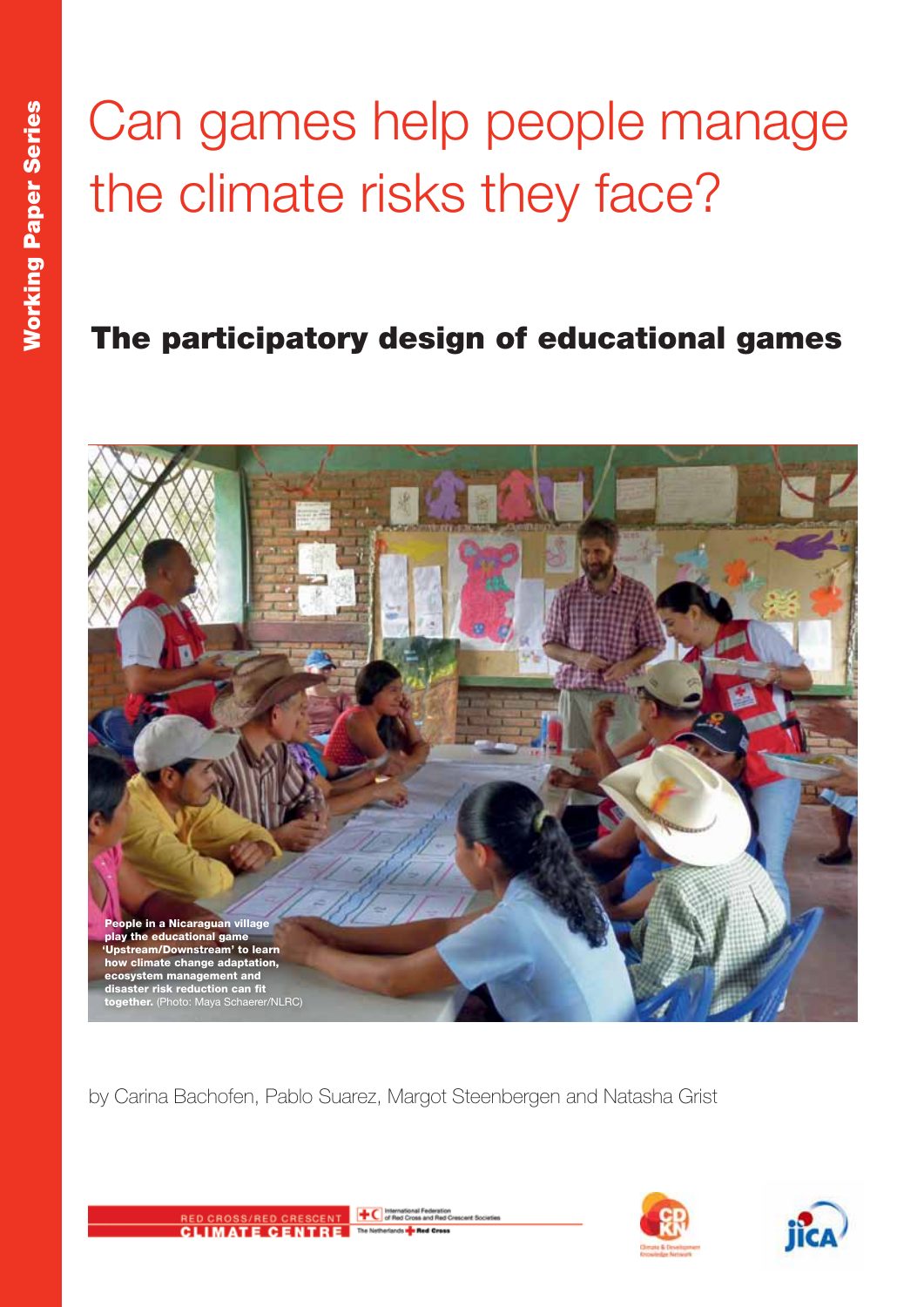### Key messages

Games with an underlying serious purpose can speed up learning, dialogue and action on climate risks, engaging people's minds and emotions, in sharp contrast to unidirectional learning through traditional lectures and PowerPoint presentations.

Asking policy-makers to engage in the design of games helps create a constructive learning dialogue about climate risk management.

Guidelines about how to design rules-based games that represent complex systems exist; they can help designers and decision-makers develop games that lead to compelling, memorable and fun learning experiences.

Whilst popular and in great demand, some people may consider climate risk game play to be frivolous. We don't yet know enough about how serious game play on climate risk leads to changed or improved policy decisions, so we need better monitoring and evaluation, baseline studies, and after-action reviews on game play effectiveness.

A key challenge is the availability of experienced game facilitators and a willing set of participants to engage in game play. The design process faces an additional challenge of availability of skilled game designers to make the most of a cooperative process. The Red Cross/Red Crescent Climate Centre (the "Climate Centre") is testing methods for training game facilitators and engaging decision-makers in the game co-design process with a view to scaling-up game play and building capacity for further game development.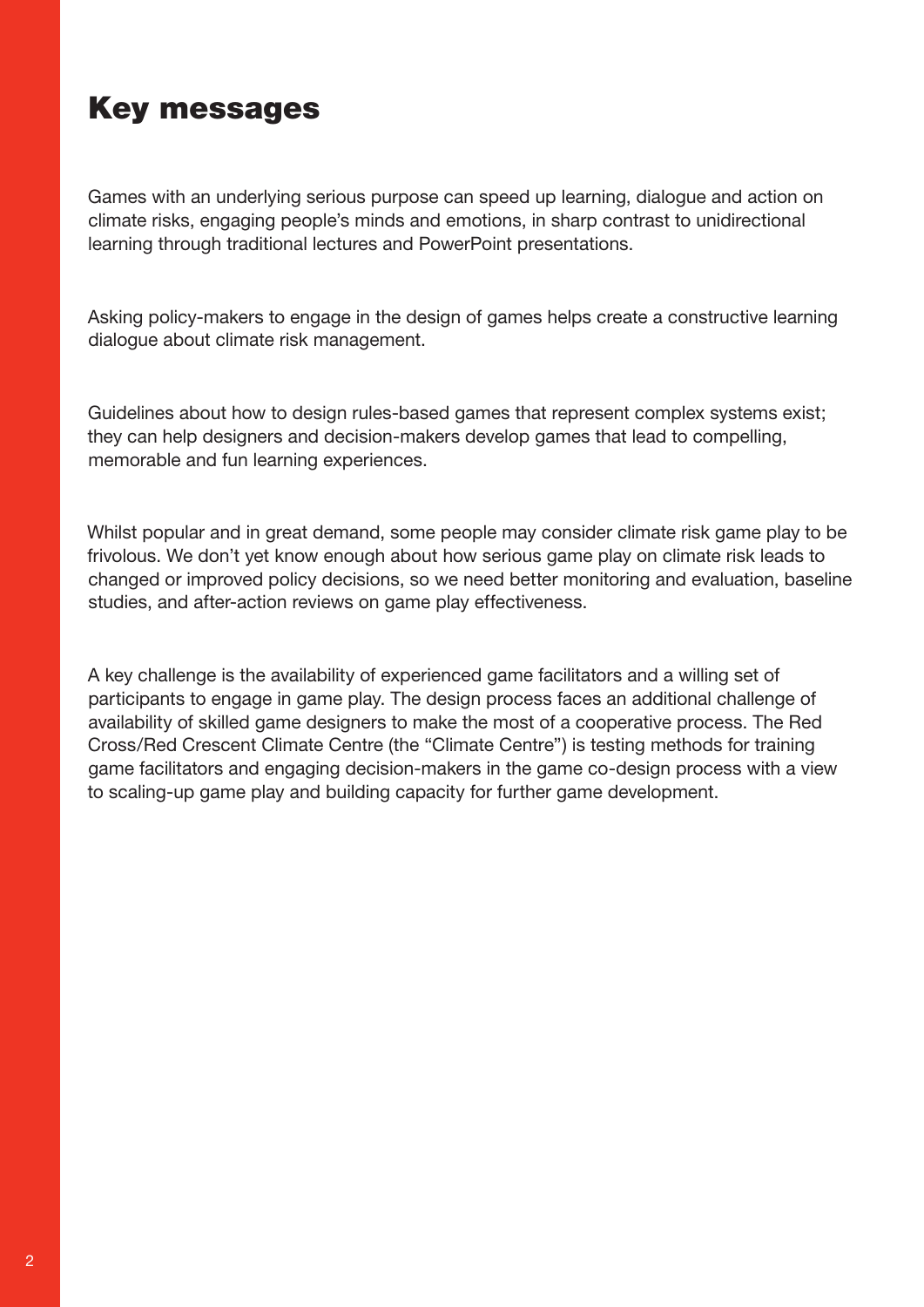### 1. Introduction

The humanitarian consequences of climate-related events, particularly for the world's most vulnerable people, are alarmingly evident. The recent IPCC Special Report on Extremes (SREX), projects an increase in several hydrometeorological hazards into the future as a result of climate change, as well as, in many areas, rising uncertainties. Rising exposure and vulnerability, especially in developing countries, result in rising human and economic disaster impacts, magnifying the shortcomings of the prevailing "wait and see and respond" approach. Humanitarian organizations are adapting to new climate risk patterns and increasing their capacity to make decisions based on scientific climate information. In doing so, it will not be enough to simply train existing staff, or expand the staff and volunteer base: humanitarian organizations need to modify the way they function – evolving towards being knowledge-based entities that can rapidly absorb and act upon the increasingly reliable information about changing risks will be fundamental for generating better outcomes in an increasingly uncertain climate. We need smart, forecast-based decisions as well as simple, decision-based forecasts (Suarez 2009). This requires a change in policy and new thinking on how to confront issues in humanitarian policy.

Given this situation, policy work on climate risk management needs to innovate and spur uptake at an unprecedented level. Anticipatory, inclusive, and participatory approaches for designing and implementing disaster risk management operations are one method that can try to transform traditional thinking across all scales. Participatory games and simulations are tools that can approximate the complexity of real life.

In this working paper, we find that games as well as the process of the participatory design of games offer an innovative approach that can accelerate learning, dialogue and action on how to address climate risks.

Funded by the Climate and Development Knowledge Network (CDKN), the Climate Centre and its partners have since 2011 successfully designed, tested and used games for learning and dialogue processes to address topics as diverse as:

- forecast-based decision-making
- strategies to prevent dengue fever
- optimizing supply-chain dynamics for humanitarian response
- urban infrastructure
- gender inequity
- diversifying smallholder cropping systems.

Notably, the ability to scale-up these games as learning tools has resulted in more than 80 game events in four continents with stakeholders ranging from national finance ministry staff involved in an Africa-wide regional insurance pool, to subsistence farmers developing village-level flood contingency plans. All of them have been able to explore and discuss a variety of policy options through the use of games. Stakeholders engaged as players in a simulated reality, were able to participate in constructive dialogue and learning on practice and policy for climate risk management. Importantly, these games always created a fruitful atmosphere of collaboration and mutual understanding. In addition, the Climate Centre has also taken a further step, engaging practitioners and policy-makers in game *design*: users disaggregate the elements of the design process with a view to developing games that may better reflect complex systems and promote the lessons they seek to convey.

This working paper will discuss how the ability of games to reflect complex systems can promote learning and dialogue on climate risk management among a range of stakeholders. The paper also discusses how engaging humanitarian and development professionals in a participatory game design process may help to elicit deeper insights among key stakeholders and interactions deemed helpful for promoting climate risk management.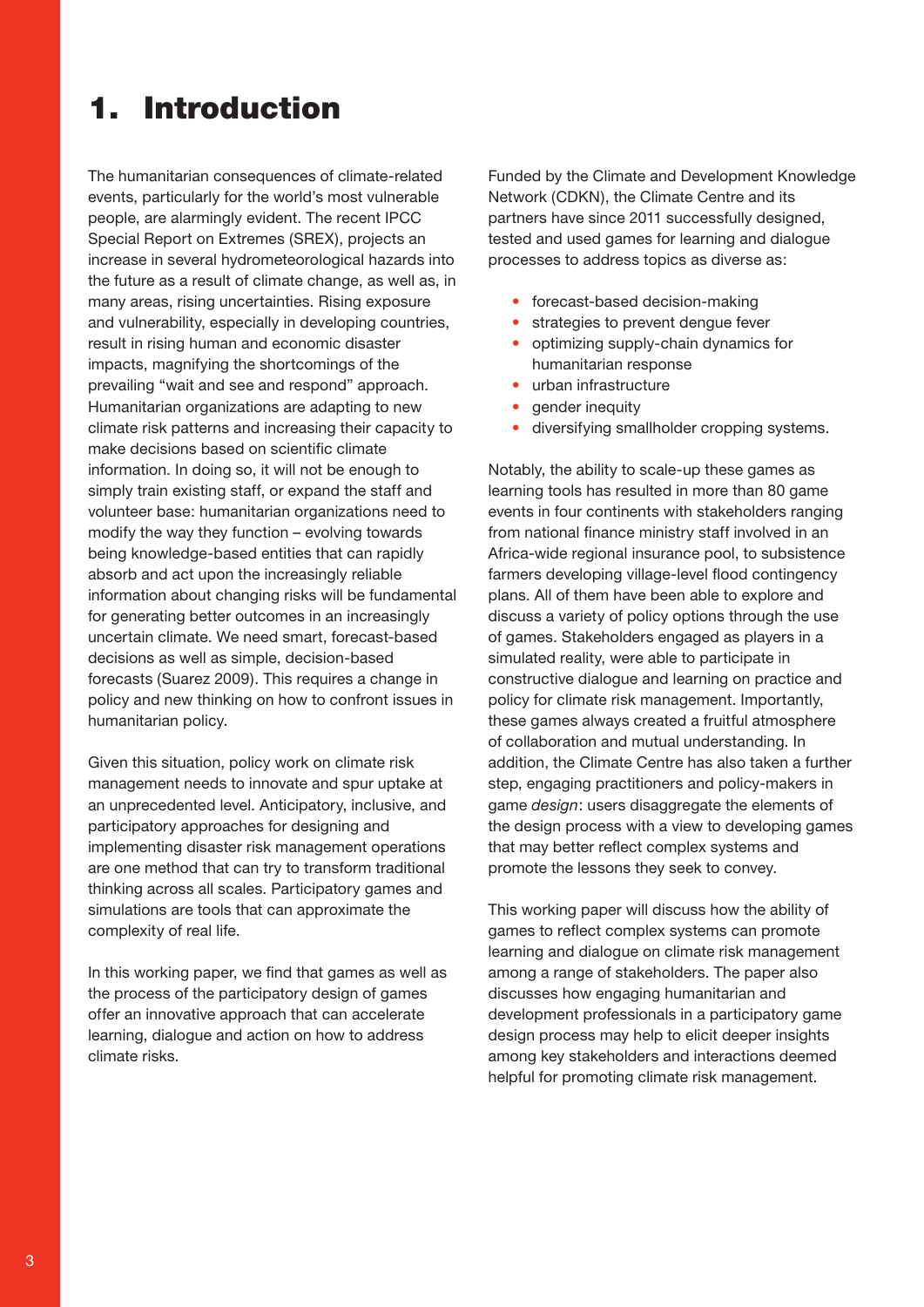### 2. Linking games and learning about climate risk management

To understand how games might help in climate risk management decisions, we first need to investigate what, precisely, games are. In essence, games consist of well-defined rules, processes and emotional responses. In any game, these three elements are causally linked. A game designer will seek to develop rules that shape the process of game play. A game's rules can be designed in a way that integrates data sets and analytical research and allows a player to get a feel for how variables interact – an attractive alternative to engaging in strenuous quantitative activities that often feature complex graphs and charts (Macklin et al 2009).

The extent to which a player can learn through a game is based on the process by which he or she, on the one hand, creates knowledge by experiencing real or simulated events in a *tangible* way, and on the other is able to engage in *abstract* conceptualization through game play. By carefully crafting gameenabled processes that inspire opposing ways of dealing with climate issues, learning will emerge naturally from the resolution of these conflicts.

Thus game rules and the game process, taken together, trigger a desired emotional response in players that can make a game a compelling, memorable and fun learning experience. The emotional triggers that do this can be rooted in one or more of the following elements (Hunicke et al 2004):

- Challenge: game as obstacle course how to overcome the hurdles that make it hard to get from where we are to where we want to be?
- Discovery: game as uncharted territory what does our "space of possibility" look like?
- Fellowship: game as social framework who is around us and how can we better relate to them?
- Narrative: game as drama how to tell a story. including its logic, tensions and resolution?
- Expression: game as self-discovery how to reveal and make known our thoughts and feelings?
- Fantasy: game as make-believe how to imagine a reality that doesn't exist here and now?

Understanding the interplay between the rules, process and emotional response of a game can help us grasp how and why games can be valuable tools for achieving learning objectives in a way that can be scaled up. For example, the Climate Centre's game Paying for Predictions can, with relatively simple rules, drive players to grapple with changing chances of disasters as they decide whether or not to invest in forecast-based flood preparedness. Through consecutive turns, players discuss options and strategies among peers, observing the decisions and consequences of fellow players. Each participant can develop a deep understanding of the long-term value of seasonal forecasts for humanitarian work, as well as their short-term limitations. Importantly, data from more than ten sessions on four continents shows that game play itself can accelerate learning about common errors; this can help people link early warnings with early action in the real world. In terms of emotional triggers, there is a strong element of self-discovery as individuals must express their risk preferences and make their ideas and feelings known to fellow team members, while discussing how much to invest in bidding for the forecast – one of the richest learning and dialogue moments in the game (Mendler de Suarez et al 2012).

In addition to using games to promote learning and dialogue, engaging decision-makers in a participatory game design process may also intensify learning. Using the method for participatory game design described in the following section, decision-makers can themselves devise game rules to mimic plausible decisions and their consequences based on information available for a given context. The added value of engaging decision-makers in a participatory game design process is threefold: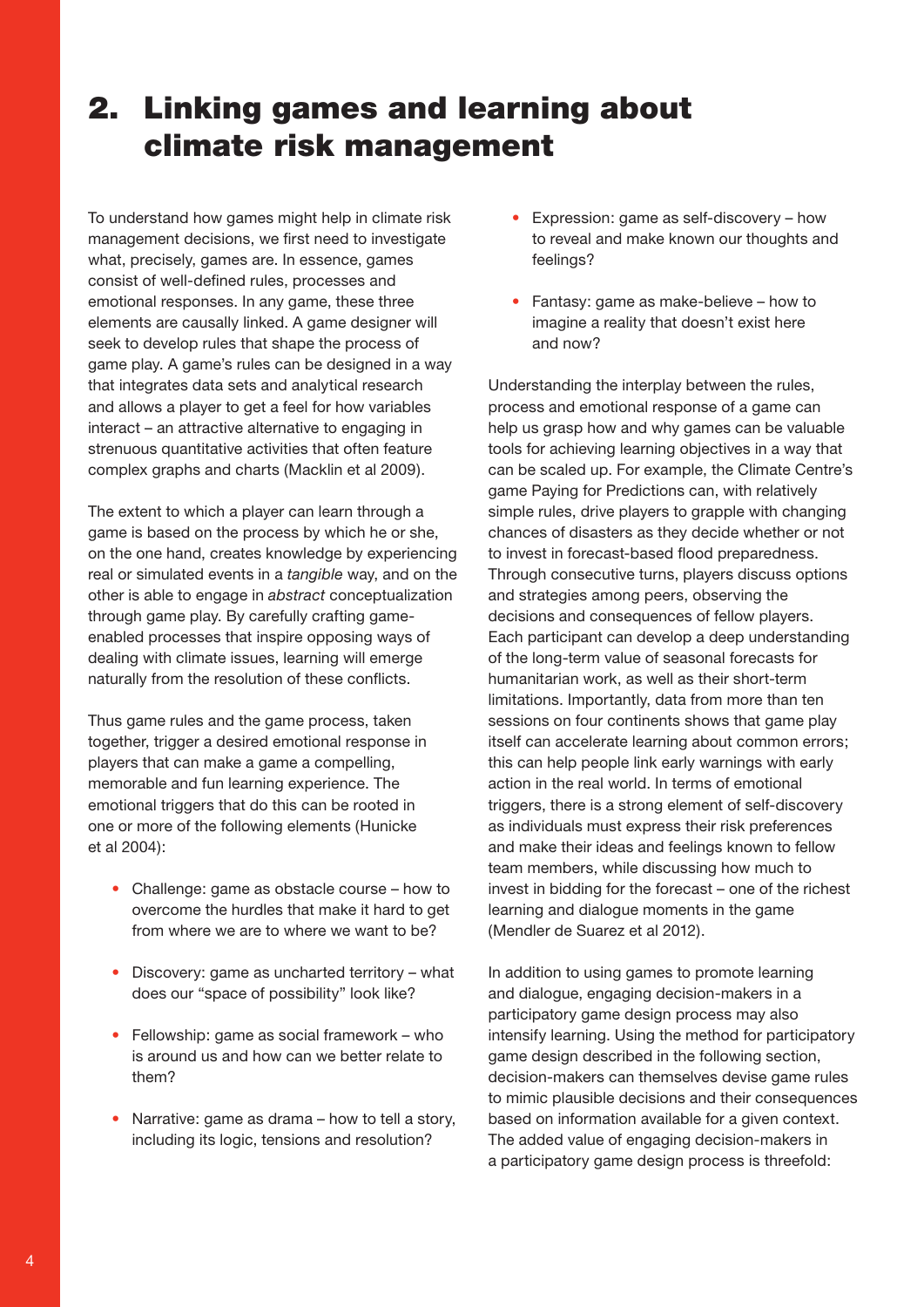(1) a better game can be created as those most familiar with the context as they become the game designers, (2) greater ownership and enthusiasm about the game can emerge, and perhaps most excitingly, (3) better insights can be generated amongst the participants regarding the systems dynamics that the game mimics. This in turn can

contribute more deeply than game play alone would to the higher objective of learning about climate risk management. The Climate Centre is currently testing the effectiveness of this participatory game design method for learning and policy impact, and analysing the challenges and opportunities for taking the process onto a bigger scale.

### 3. Participatory game design for learning and dialogue

Understanding the value of games as learning tools and having reviewed the basics of game design, how might the process of participatory game design be used productively towards disaster risk management? Based on a wealth of experience, it has been found that games can harness individual and collective ideas on how disaster risk management measures could be conceived and implemented, when crafted as truly participatory design tools. As explained in section 2, this is done by creating rules that simulate plausible decisions and related consequences based on available information, and allowing stakeholders to explore the space of possibility and the most effective arrangements for achieving desirable results.

### Game design: six simple steps

Practically speaking, how can one design a game to support learning about forecast-based risk management? The following six steps guide a participatory game design process.

#### 1. Define the communication challenge

What conversation should game play elicit? What types of decision-making strategies should emerge during game play? What is the A-HA! moment players should experience?

### 2. Define key elements that will be used to construct the rules, process and emotional triggers of the game. What needs to be represented in the game?

Who can make decisions: women and girls, farmers, Red Cross Red Crescent staff and volunteers, donors, meteorological service authorities, local government officials?

What are possible actions: invest, trade, collaborate, move, store, sell?

What are the thresholds, feedbacks and tradeoffs players should face during game play: get richer by deforestation, paying scare resources for privileged information, taking a risk in context of uncertainty?

### 3. Define the emotional triggers of the game narrative. What feelings should the game process elicit: anxiety, tension, triumph?

Develop a narrative that highlights the game's key elements (step 2) and reflects how *information* may lead to different *decisions* that have one or more emotional *consequences*. The game dynamics will emerge from this process. In the narrative, decisions may be individual or collective, planned or random. Tensions will arise regardless during game play as both expected and unexpected consequences present themselves. To finalize the narrative, participants may present their scenarios theatrically, injecting drama, suspense and surprise for the rest of the group partaking in the participatory game design process to experience.

#### 4. Refine the game's dynamics

Strip away all superfluous elements of the story to boil the narrative down to its essential elements related to decisions, actions and consequences.

#### 5. Develop rules

Reflect on existing games to craft the rules (action, behaviour, control), bearing in mind what is the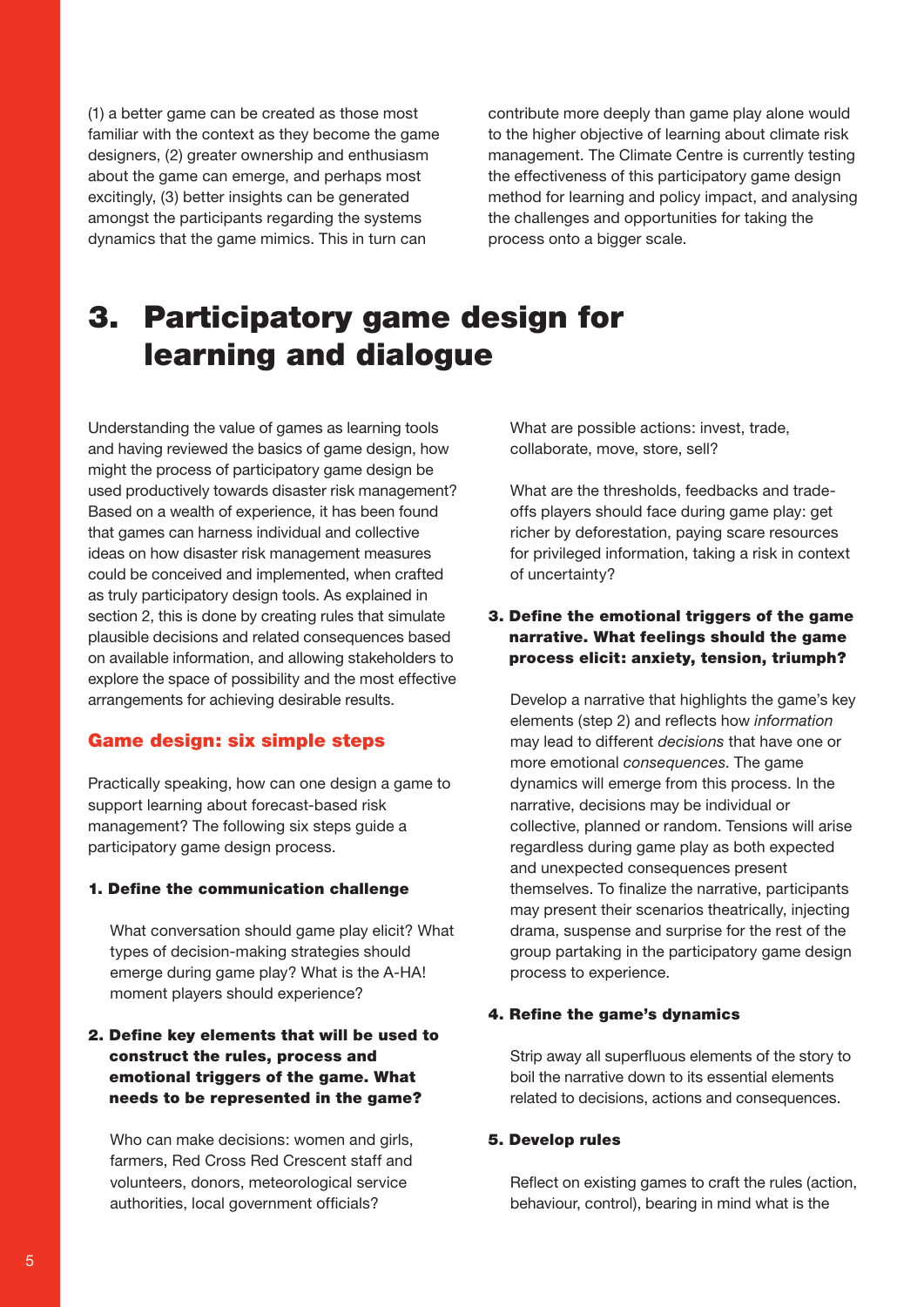most appropriate type of dynamic for the game as well as how to make the learning elicited through game play engaging and memorable. At this stage it is necessary to engage design professionals. The game rules need to create a complex system based on simple rules and there is substantial expertise in methods to capture complex dynamic systems in games. (For more information on this aspect of the game design process, see Mendler de Suarez et al 2012).

#### 6. Play!

Tweak game dynamics, rules and emotional triggers. Discuss with participants the consequences of different actions, and how to improve the game prototype.

### 4. Case study: participatory game design for upstream-downstream problems with climate, disasters and ecosystems

Using the previous six steps to devise a game's rules, process and desired emotional responses, we now put this method into practice. The impacts of disasters, climate change and ecosystem degradation have rarely been jointly tackled. In 2011, five Netherlands-based humanitarian, development and environment organizations,<sup>1</sup> with support from the Dutch Ministry of Foreign Affairs, formed an alliance called "Partners for Resilience" (PfR), to reduce the impact of hazards on vulnerable communities in nine countries around the world and generate lessons on best practice for strengthening community resilience.

In February 2012, the Nicaraguan and Guatemalan PfR country teams co-designed a game to engage communities in discussion about appropriate local policy for disaster risk, climate change and sound ecosystem management for locations facing drought and flood risk. The six simple steps for participatory game design were applied, as described below.

#### 1. Define the communications challenge

PfR workshop participants (the designers) agreed the game should stimulate dialogue about the role of climate-related information in decision-making at the community level, and how neighbouring upstream and downstream communities could work together to manage consequences related to flood and drought risk, and deforestation. What are the local policies that will achieve this objective?

#### 2. Define the key elements

In this game, all players represent subsistence farmers living in upstream or downstream communities. All farmers can take three possible actions: 1) plant crops, 2) cut down and sell trees for more money, and 3) buy and plant trees on their land for added protection against flooding. Each action has a potential benefit and consequence. All farmers face drought and flood risk. Both hydrometeorological events may destroy any crops while favourable weather conditions can result in increased yields.

#### 3. Define the emotional triggers of narrative

To add tension to the dynamic, during game play upstream farmers can deforest their land, but after a certain point this causes increased likelihood of flooding for downstream farmers with potentially major crop losses for them. In addition, after each round of game play, each farmer must pay for food. Farmers who cannot afford to must migrate to a city in search of work and consequently are out; they lose. After ten rounds, the farmer and community with the most resources are the winners. The game is designed to stimulate dialogue between players representing upstream and downstream farmers on ways they may be able to work together to avoid crop losses from drought or flood. Among other discussion points, this draws out dialogue on *payment for ecosystem services*, which is an

<sup>1</sup> The Netherlands Red Cross, the Red Cross Red Crescent Climate Centre, CARE Netherlands, Cordaid and Wetlands International.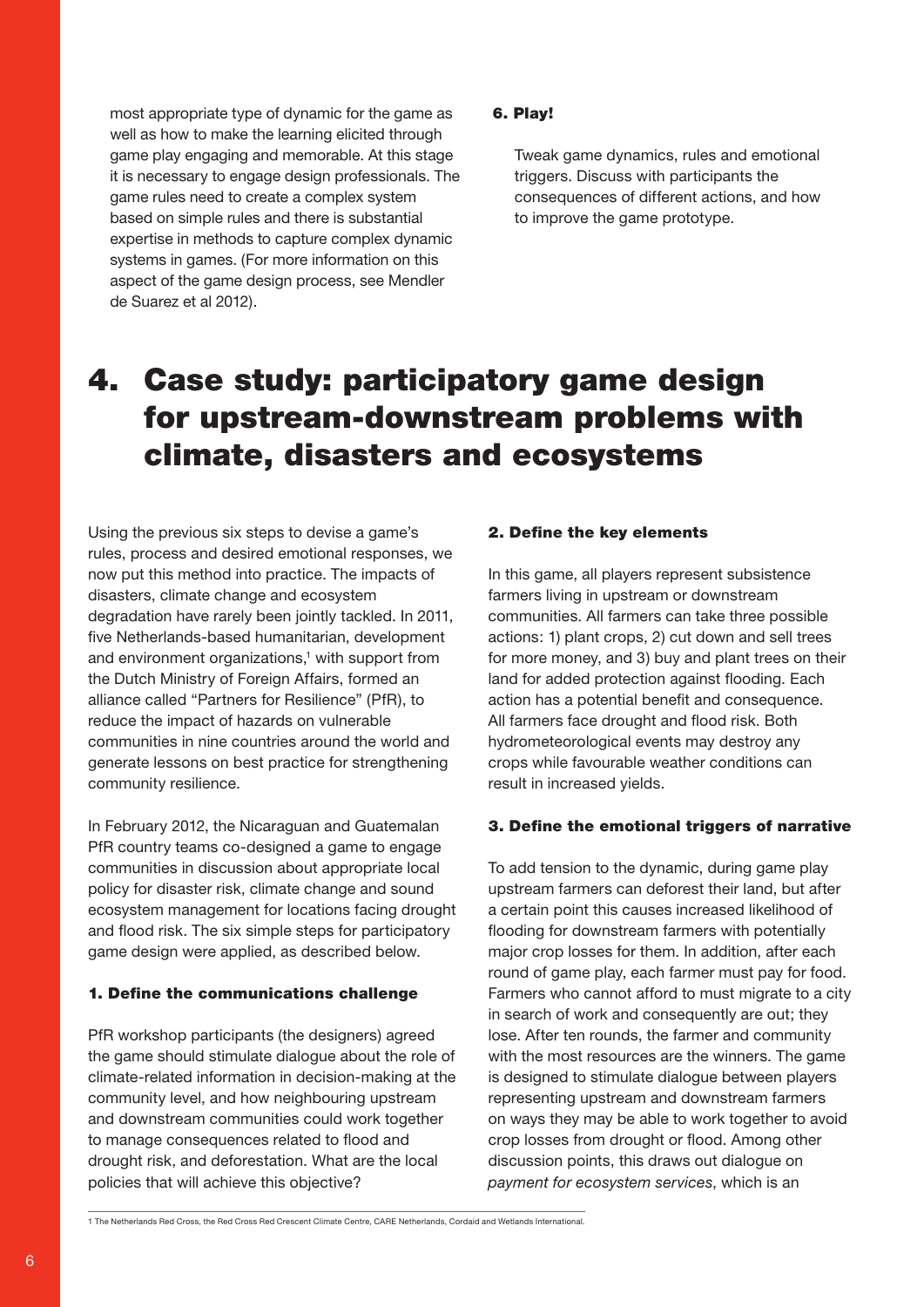innovative policy with the potential to greatly mitigate future disasters in this location.

#### 4. Refine game dynamics or process

Farmers living downstream have access to more fertile land, but it's prone to flooding. Upstream farmers have less fertile land but access to more trees they may cut down in exchange for resources. Farmers may buy and plant young trees to protect themselves from floods but young trees cannot survive drought and only can only be cut down and sold after two rounds; a delayed benefit. After several rounds of the game, the facilitator introduces climate change into the narrative, which changes the probabilities of floods and droughts and potentially increases the consequences of actions farmers decide to take.

#### 5. Develop rules

The game is played with a six-sided dice representing regional rainfall where a score of 1 represents drought and 2 to 6 represents favourable rainfall. Upstream farmers each have their own dice, and after the regional rainfall dice is thrown upstream farmers throw their own. If the sum of regional and local dice is 10 or more, upstream river basins flood, and if two or more farmers upstream experience floods, this causes flooding in plots of the most fertile land downstream. If upstream farmers have deforested their land, then flood are caused when the sum of regional and local dice is 9 or more. An eight-sided dice is subsequently introduced to represent climate change – increasing the probability of upstream flooding. The facilitator may also assign one person to the role of donor, who has 20 seeds that he or she can choose to grant farmers. While this factor may boost farmers' chances of survival, it will also affect individual and collective decision-making strategies. When the donor's beans run out, the possibility of outside assistance is over.

### 6. Play!

Enjoy the game play experience and ask players questions such as: What information determined the decisions you made? Did the introduction of the eight-sided dice change your decision-making process? How could this game be improved to better reflect reality? How would you be interested in changing your decisions based on this game?

This game was designed and piloted during the regional PfR workshop and then played in several communities in Nicaragua. The ability to scale-up was a key added value of the game as a learning tool. Local participants from the upstream community El Chichicaste and the downstream community of Moropoto remarked on the importance of sharing risk management strategies with each other and in some cases acting collectively rather than pursuing individual decisions. Collective action during game play also boosted the confidence of players, which in turn was reflected in increased confidence to a dialogue about ways to take action in reality.

For PfR technical staff, the participatory game design process offered distinct added value: as the Upstream/Downstream game reflected the reality faced by particular communities in Nicaragua, PfR staff's interest and sense of ownership boosted their commitment to continuing to improve and scale-up the game in a way that met their objective of promoting dialogue and learning about managing changing risks in the Nicaraguan context.

In the post-game debriefing session, players reflected how their decision-making approaches changed based on changing probabilities – playing with a six-sided dice versus an eight-sided dice where likelihood of flood was higher, for example. In addition, the ensuing discussion during which players reflected on ways the game's emotional triggers, rules and dynamic could be improved fostered a sense of local ownership of the game and validated its narrative. Participants all agreed the learning experience was memorable, challenging and fun!

Moving forward, this learning experience is now being used to develop programming in these PfR communities. Harnessing the emotional energy of the players to discuss policy implications in their communities has helped shape ground-up programming that simultaneously addresses disaster risk reduction, climate change adaptation, and ecosystem management.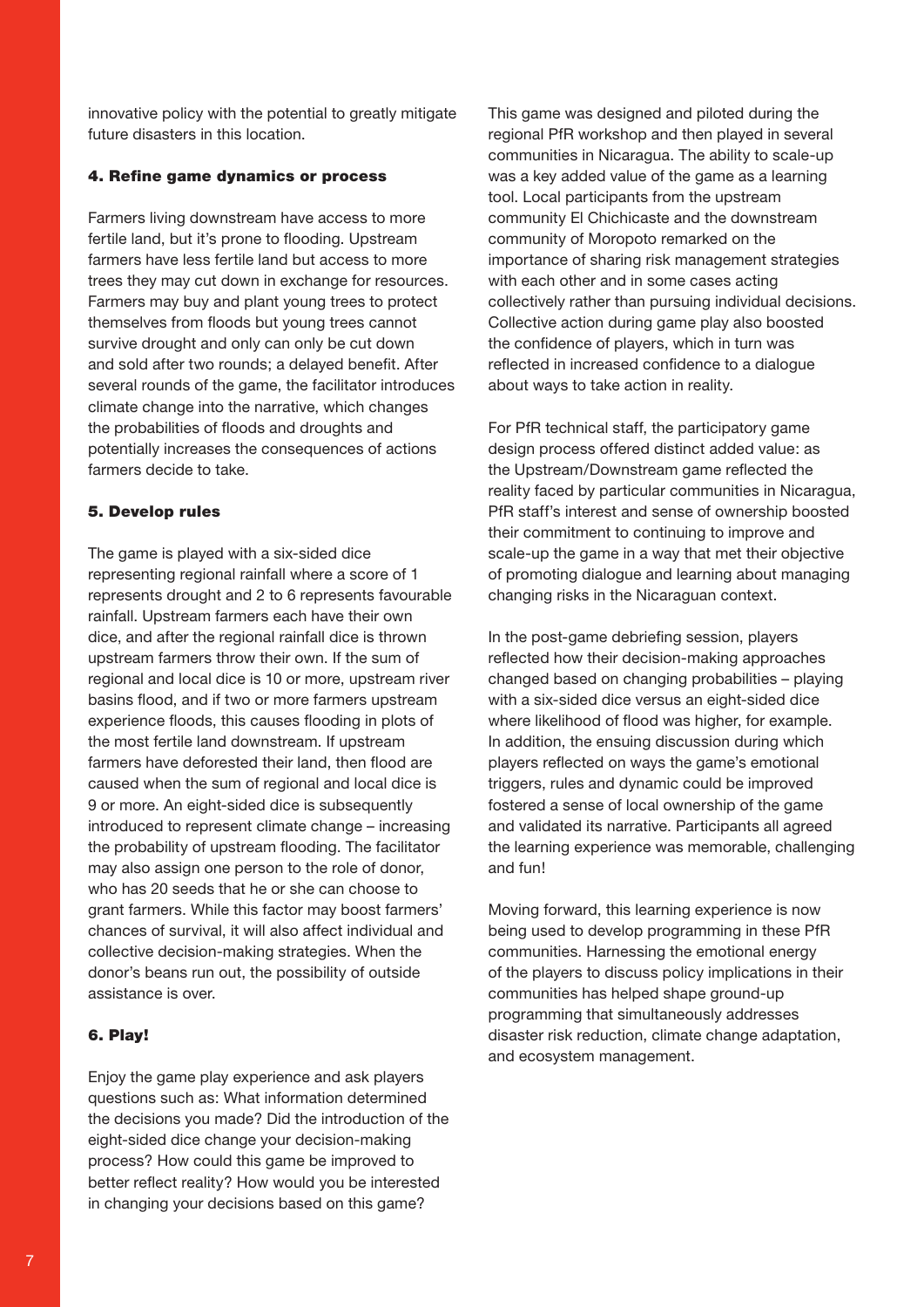### 5. Applying games to policy change

Given that the humanitarian world vastly underutilizes the tools and resources developed by climate scientists to help predict disaster, games may help spur innovation and development of new policies and practices that incorporate use of science that seems incomprehensible at first glance. The game described above is part of an expanding body of tried and tested games aimed at improving community-level disaster risk management by conveying complex climate science in a simple manner.

Based on experience with designing and facilitating numerous game sessions on climate risk management, the Climate Centre has generated limited anecdotal evidence of games' ability to strengthen learning and dialogue processes so that they impact policy and practice.

For example, in 2009 a four-day workshop in Senegal gathered 40 people who would not normally talk with each other:

- Scientists who produce forecasts on different timescales
- Red Cross Red Crescent workers who try to understand, communicate and use forecasts
- Vulnerable people who may suffer or die if an early warning doesn't lead to early action.

In order to create common ground for future, longterm collaboration, several tailor-made games were co-designed by the Parsons School and the Climate Centre to create a safe and playful space where participants could explore new avenues for collaboration and joint approaches for improved decision-making.

In another pioneering use of games for learning, the World Bank partnered with game designers to design a game to help teach farmers about the Tanzanian Social Action Fund (TASAF) and its benefits for rural farmers and communities. The initial game pilot was so successful that the Tanzanian government asked for a simpler version in Swahili to scale-up learning about the TASAF across 13 districts. The game design process has been collaborative and participatory, involving game designers, climate adaptation experts and TASAF leadership and personnel (Mendler de Suarez et al 2012).

Understanding the potential of games and the participatory game design approach for strengthening learning and dialogue on climate risk, the Africa Climate Change Resilience Alliance (ACCRA) project recently initiated collaboration with the Climate Centre to co-design a game for districtlevel policy makers in Ethiopia, Mozambique and Uganda. ACCRA hopes to harness the potential of games to encourage flexible and forward-looking decision-making in a climate-constrained context, and generate evidence on the impact of a specially designed game to drive this learning process.

To fully understand the capacity of games to spur improved decisions on climate risk management, there are numerous areas where further research is needed. For example, generating a stronger evidence base of games as vehicles to impact positive policy change, rigorous assessment of how games may improve risk management decisions better than other methods, and the trade-offs of using games as opposed to alternative tools for learning and dialogue is needed.

### 6. Challenges and limitations of games and participatory game design as learning tools

Games as learning tools and the participatory game design process are limited in their impact on people's understanding of, and decision-making on, development issues.

Firstly, skilled *facilitators* are needed for ensuring that any game play experience is rooted in reality. A genuinely collaborative process where underlying power structures – for example, gender relations and formal hierarchies – can be appropriately addressed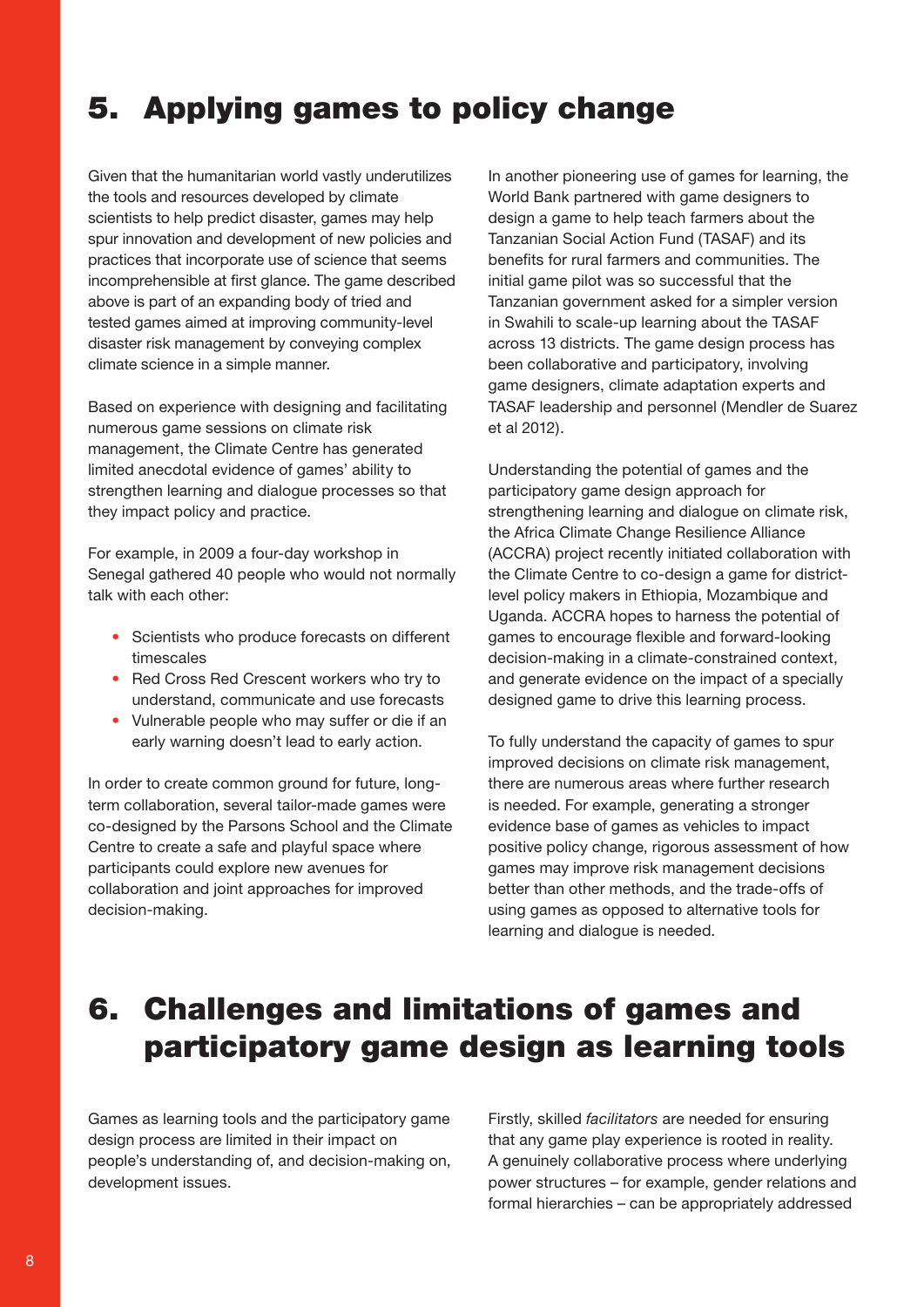will help ensure an unforgettable and fun learning experience based on an engaging, animated and thoughtful dialogue. A skilled facilitator will be able to encourage cognitive and emotional engagement as well as critical thinking to achieve the learning objectives. It can be dangerous to assume that the game itself is the only knowledge vehicle and is selfcontained. Learning and dialogue are enhanced through a variety of facilitation techniques – setting the stage, explaining rules, relinquishing control of interactions, sharing power, and guiding debriefing when participants generate knowledge and act on new understanding (Mendler de Suarez et al 2012). The participatory game design process will need not only skilled facilitators but also knowledgeable *designers* who will know how to ground their work in reality.

Secondly, working with a *willing* group in game play is not a foregone conclusion. Time is valuable and not everyone will be immediately willing to experiment with this innovative approach. Questions will be raised concerning the justification for allocating human and financial resources and time to games. Some may equate what are, in fact, serious purposive games with children's play and be reluctant to carve out time in busy schedules, or even see the initial suggestion that games be played as patronizing. But senior people do need to experience games for themselves to discover their value as a serious approach to learning for all ages.

Similarly, as the game design process is deeply participatory, time is required for this somewhat unconventional approach to learning and dialogue. Initial scepticism is common among professionals who may be asked to design a game. In addition, there must room to make mistakes, to engage in an iterative process and, most importantly, to discuss limitations of the approach. It is important for someone wanting to develop a game – particularly with expert audiences where resistance to the concept might be greatest – to acknowledge diversity of preferred learning styles and not assume that one kind of learning approach is best in every instance (Mendler de Suarez et al 2012).

Thirdly, it is vital to note that a game will never reflect the countless complexities present in the real world. As a *simplified version of reality*, a game model will be imperfect and sometimes wrong. Participants in the game design process will need to decide which elements or relationships between decisions and consequences they wish to emphasize while recognizing that not all aspects of reality will be reflected in the game. Again, time for reflection on the limitations of a game and how to improve the model is a crucial element of the learning process.

Finally, while scaling-up the use of games with a skilled facilitator and willing audience can be relatively simple and straightforward, scaling-up the participatory game design process is much more complex, and a broader evidence base is needed to determine how best this may be achieved.

### 7. Conclusions

Can games help us learn to make good decisions? Anecdotal evidence from case studies is showing us already that people learn well in a serious game situation, and even better when they are invited to participate in the rules and process creation of game design, learning to think through the system components and the desired outcomes of learning. The Upstream/Downstream game on climate, disaster and ecosystems demonstrates that the help of game designers has refined humanitarian and climate risk simulations impressively from clumsy first attempts at teaching and influence through gaming. What we don't know is how these interventions themselves affect decision-making processes in real life and in people's professional work.

Whilst they remain one-off interventions rather than being programmed into an institution's way of working and behaving, serious games may remain simply an interesting and enlightening interlude from existing work patterns and decision-making. A robust analysis of the impact of these climate risk simulations on decision-making is challenging methodologically, because it deals with a multiheaded hydra of causal links. How can we say that result *x* is due to intervention *y* when there are so many other related factors? But this research is necessary, on a case-study basis initially. It is imperative in order to assess whether investment in simulations is really a good use of precious time and financial resources.